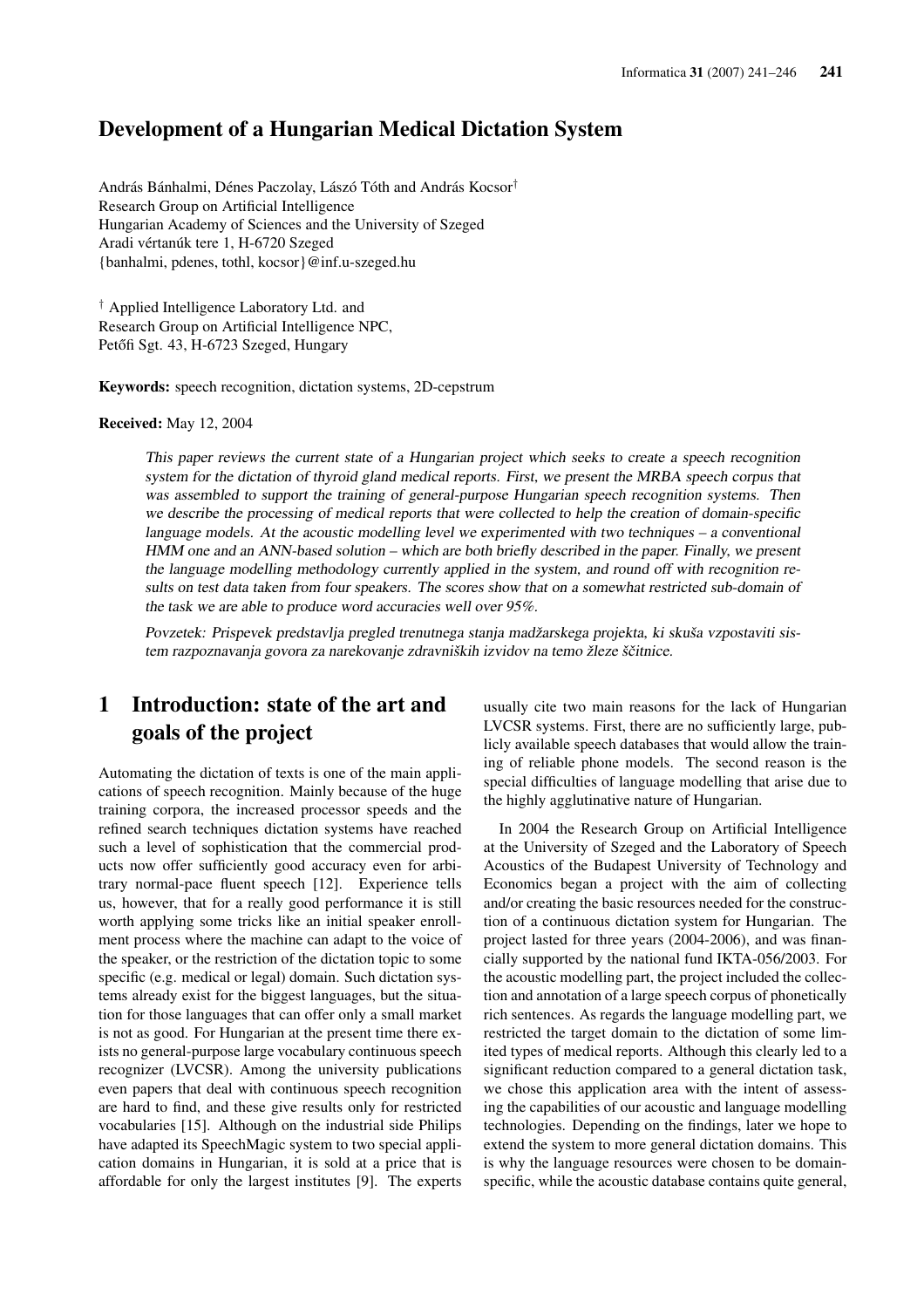domain-independent recordings.

Although both participating teams used the same speech database to train their acoustic models, they focused on two different dictation tasks and experimented with their own acoustic and language modelling technologies. The team at the University of Szeged focused on the task of the dictation of thyroid scintigraphy medical reports, while the Budapest team dealt with gastroenterology reports. This paper just describes the research and development efforts of the Szeged team. The interested reader can find a survey of the research done by the Laboratory of Speech Acoustics in [16].

#### 2 Speech and language resources

In the first phase of the project we designed, assembled and annotated a speech database called the MRBA corpus (the abbreviation stands for the "Hungarian Reference Speech Database") [16]. Our goal was to create a database that allows the training of general-purpose dictation systems which run on personal computers in office environments and operate with continuous, read speech. The contents of the database were designed by the Laboratory of Speech Acoustics. As a starting point, they took a large (1.6 MB) text corpus and after automatic phonetic transcription they created phone, diphone and triphone statistics from it. Then they selected 1992 different sentences and 1992 different words in such a way that 98.8% of the most frequent diphones had at least one occurrence in them. These sentences and words were recorded from 332 speakers, each reading 12 sentences and 12 words. Thus all sentences and words have two recordings in the speech corpus. Both teams participated in the collection of the recordings, which was carried out in four big cities, mostly at universities labs, offices and home environments. In the database the ratio of male and female speakers is 57.5% to 42.5%. About one-third of the speakers were between 16 to 30 years of age, the rest being evenly distributed among the remaining age groups. Both home PCs and laptops were used to make the recordings, and the microphones and sound cards of course varied as well. The sound files were cleaned and annotated at the Laboratory of Speech Acoustics, while the Research Group on Artificial Intelligence manually segmented and labelled one third of the files at the phone level. This part of the corpus is intended to support the initialization of phone models prior to training on the whole corpus.

Besides the general-purpose MRBA corpus, we also collected recordings that are specific for the target domain, namely thyroid scintigraphy medical reports. From these recordings 20-20 reports read aloud by 4 persons were used as test data in the experiments reported here.

For the construction of the domain-specific language models, we got 9231 written medical reports from the Department of Nuclear Medicine of the University of Szeged. These thyroid scintigraphy reports were written and stored using various software packages that were employed at the department during 1998 to 2004. So first of all we had to convert all the reports to a common format, followed by several steps of routine error correction. Each report consists of 7 fields: header (name, ID number etc. of the patient), clinical observations, request of the referral doctor, a summary of previous examinations (if any), the findings of this examination, a one-sentence summary, and a signature. From the corpus we omitted the first and the last, person-specific fields, for the sake of personal data privacy. Then we discarded those reports that were incomplete such as those that had missing fields. This way only 8546 reports were kept, which, on average, contained 11 sentences and 6 words per sentence. The next step was to remove any typographical errors from the database, of which there were surprisingly many (the most frequent words occurred in 10-15 mistyped forms). A special problem was that of unifying the Latin terms, many of which are allowed to be written both with a Latin or a Hungarian spelling in medical texts (for example *therapia* vs. *terápia*). The abbreviations also had to be resolved. The corpus we got after these steps contained approximately 2500 different word forms (excluding numbers and dates), so we were confronted with a medium-sized vocabulary dictation task.

### 3 The user interface

Our GUI was really designed with the goal of serving many users on the same computer. The other main design aspect was to combine simplicity with good functionality. With our program only a microphone and a text editor (Microsoft Word or a similar word processing program) are needed for dictating medical reports.

Every user has one or more profiles containing all the special information characterizing his or her voice for a given language and vocabulary. The language models and the acoustic core modules can be installed separately, and the system can optionally adapt to the individual characteristics of the users. The user interface basically consists of a toolbar at the top of the desktop. Using the toolbar all the main functionalities related to the initial parameter settings can be accessed, such as choosing a specific user, choosing the actual task and selecting the output window (Fig. 1). Other functionalities can only be accessed from the actual text editor. The most important of these features could be that the user can ask the speech recognition system for other possible variants of the recognized sentences in cases where he/she discovers the recognized word or sentence to be incorrect.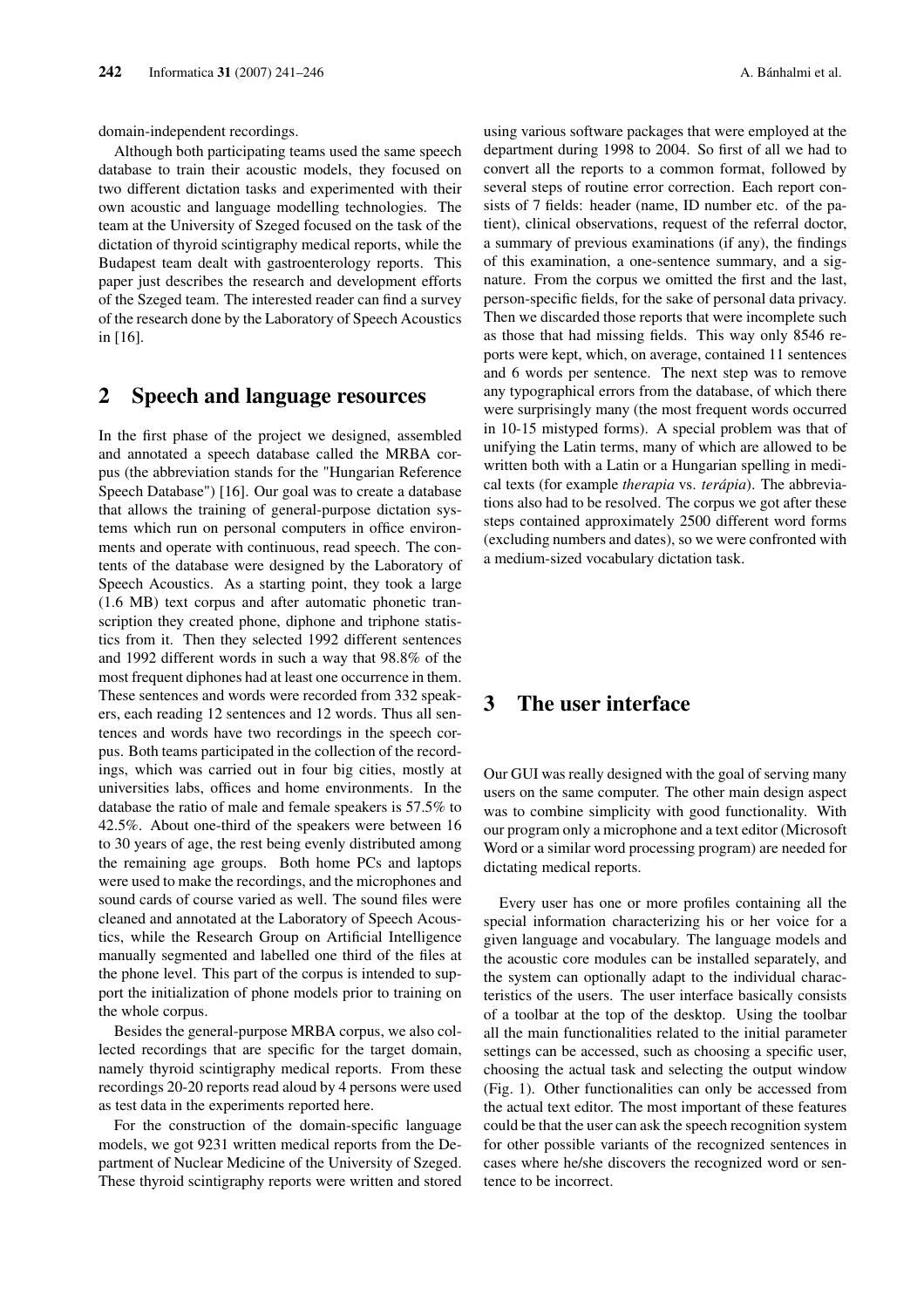

Figure 1: *Functions of the graphical user interface: a) Enable or disable auto hiding of the main toolbar. b) Start or stop the recognition procedure. The user can suspend the dictation at any time, and can continue later. c) Volume display bar. The volume of the microphone input can be checked here. d) Choosing a specific user. The user can be selected from the list of existing users. e) Choosing the actual language. The language assigned to the current user can be chosen from a listbox. f) Choosing the actual grammar. Any available grammar can be chosen with just one click. g) Selecting the internal text editor. The recognized text will appear in the internal smart text editor. h) Selecting the Microsoft Word plugin for output. i) Selecting the window of the active application. With this function the user can dictate into any MS Windows-based application like MS Excel or MS Outlook. j) The main menu for managing the user profiles. The functions presented above can be accessed from here.*

# 4 Acoustic modelling I: HMM phone models over MFCC features

At the level of acoustic modelling we have been experimenting with two quite different technologies. One of these is a quite conventional Hidden Markov Model (HMM) decoder that works with the usual mel-frequency cepstral coefficient (MFCC) features [4]. More precisely, 13 coefficients are extracted from 25 msec frames, along with their ∆ and ∆∆ values, at a rate of 100 frames/sec. The phone models applied have the usual 3-state left-to-right topology. Hungarian has the special property that almost all phones have a short and a long counterpart, and their difference is phonologically relevant (i. e. there are word pairs that differ only in the duration of one phone – for example 'tör'– 'tőr' or 'szál'–'száll') [14]. However, it is known that such minimal word pairs are relatively rare [14], and inspecting the vocabulary of our specific dictation task we found no such words. Hence most of the long/short consonant labels were fused, and this way we worked with just 44 phone classes. One phone model was associated with each

of these classes, that is we applied monophone modelling and this far no context-dependent models were tested in the system. The decoder built on these HMM phone models performs a combination of Viterbi and multi-stack decoding [4]. For speed efficiency it contains several built-in pruning criteria. First, it applies beam pruning, so only the hypotheses with a score no worse than the best score minus a threshold are kept. Second, the number of hypotheses extended at every time point is limited, corresponding to multi-stack decoding with a stack size constraint. The maximal evaluated phone duration can also be fixed. With the proper choice of these parameters the decoder on a typical PC runs faster than real-time on the medical dictation task.

## 5 Acoustic modelling II: HMM/ANN phone models over 2D-cepstrum features

Our alternative, more experimental acoustic model employs the HMM/ANN hybrid technology [2]. The basic difference between this and the standard HMM scheme is that here the emission probabilities are modelled by Artificial Neural Networks (ANNs) instead of the conventional Gaussian mixtures (GMM). In the simplest configuration one can train the neural net over the usual 39 MFCC coefficients – whose result can serve as a baseline for comparison with the conventional HMM. However, ANNs seem to be more capable of modelling the observation context than the GMM technology, so the hybrid models are usually trained over longer time windows. The easiest way of doing this is to specify a couple of neighboring frames as input to the net: in a typical arrangement 4 neighboring frames are used on both sides of the actual frame [2]. Another option is to apply some kind of transformation on the data block of several neighboring frames. Knowing that the modulation components play an important role in human speech perception, performing a frequency analysis over the feature trajectories seems reasonable. When this analysis is applied to the cepstral coefficients, the resulting feature set is usually referred to as the 2D-cepstrum [6]. Research shows that most of the linguistic information is in the modulation frequency components between 1 and 16 Hz, especially between 2 and 10 Hz. This means that not all of the components of a frequency analysis have to be retained, and so the 2D-cepstrum offers a compact representation of a longer temporal context.

In the experiments we tried to find the smallest feature set that would give the best recognition results. Running the whole recognition test for each parameter setting would have required too much time so, as a quick indicator of the efficiency of a feature set we used the frame-level classification score. Hence the values given in the following tables are frame-level accuracy values measured on a heldout data set of 20% of the training data.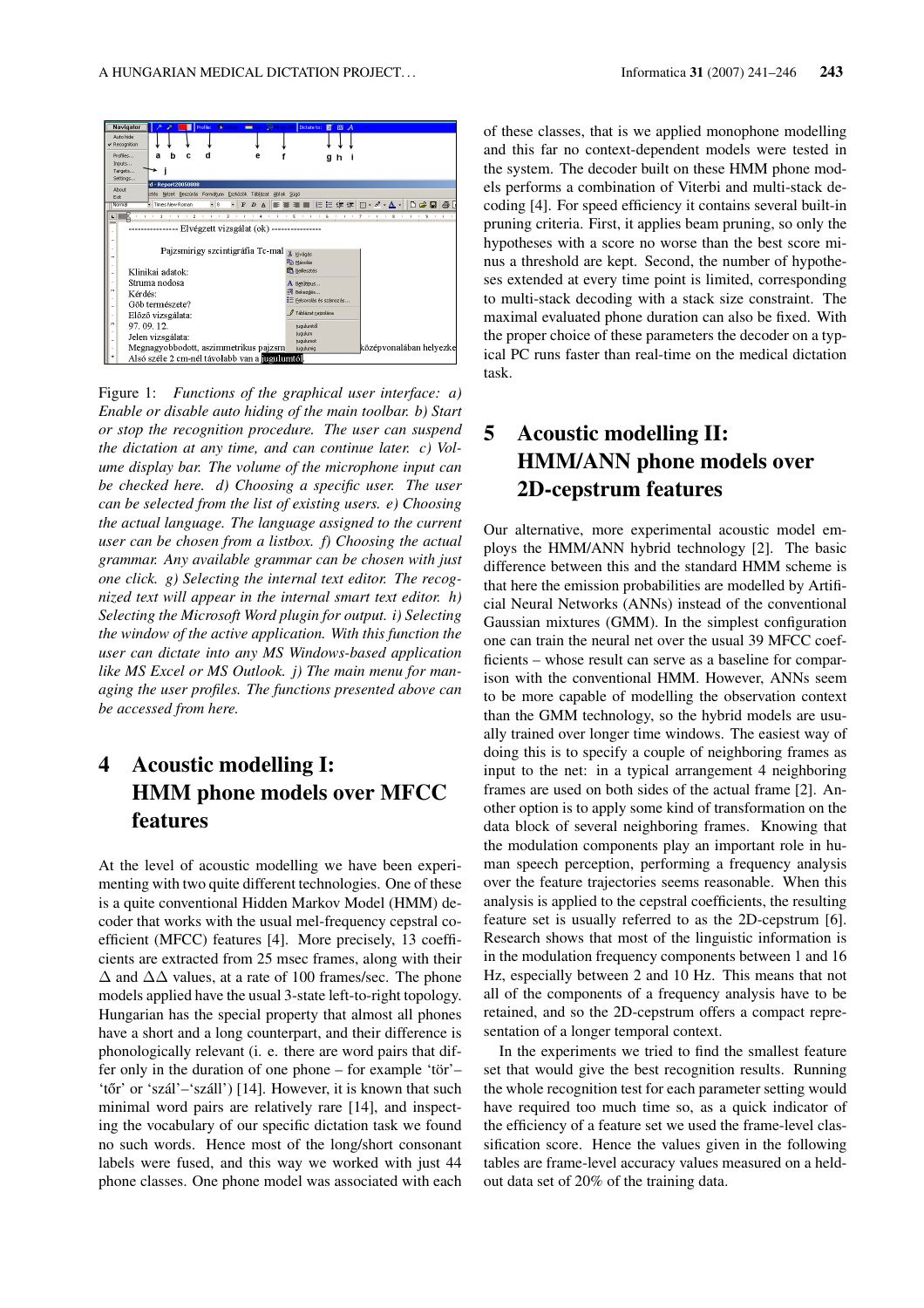First of all we tried to extend the data of the 'target' frame by neighboring frames, without applying any transformation. The results shown in Table 1 indicate that training on more than 5 neighboring frames significantly increased the number of features and hidden neurons (and also significantly raised the training time) without bringing any real improvement in the score.

| Obs. size | Hidden neurons | Frame accuracy |
|-----------|----------------|----------------|
| 1 frames  | 150            | 64.16%         |
| 3 frames  | 200            | 67.51%         |
| 5 frames  | 250            | 68.67%         |
| 7 frames  | 300            | 68.81%         |
| 9 frames  | 350            | 68.76%         |

Table 1: The effect of varying the observation context size.

In the experiments with the 2D-cepstrum we first tried to find the optimal size of the temporal window. Hence we varied the size of the DFT analysis between 8, 16, 32, and 64, always keeping the first and second components<sup>1</sup> (both the real and the imaginary parts), and combined these with the static MFCC coefficients. The results displayed in Table 2 indicate that the optimum is somewhere between 16 and 32 (corresponding to 160 and 320 milliseconds). This is smaller than the 400 ms value found optimal in [6] and the 310 ms value reported in [13], but this might depend on the amount of training data available (a larger database would cover more of the possible variations and hence would allow a larger window size). Of course, one could also experiment with combining various window sizes as Kanedera did [6], but we did not run such multi-resolution tests.

| DFT size | Hidden neurons | Frame accuracy |  |
|----------|----------------|----------------|--|
|          | 200            | 64.63%         |  |
| 16       | 200            | 67.60%         |  |
| 32       | 200            | 67.01%         |  |
|          | 200            | 64.75%         |  |

Table 2: Frame-level results at various DFT sizes.

As the next step we examined whether it was worth retaining more components. In the case of the 16-point DFT we kept 3 components, while for the 32-point DFT we tried retaining 5 components (the highest center frequency being 18.75 Hz and 15.625 Hz, respectively). The results (see Table 3) show that the higher modulation frequency components are less useful, which accords with what is known about the importance of the various modulation frequencies.

Finally, we tried varying the type of transformation applied. Motlíček reported that there is no need to keep both the real and imaginary parts of the DFT coefficients; using

|    | $\overline{\text{DFT}}$ Size $\parallel$ Components $\parallel$ H. n. $\parallel$ Frame acc. |     |        |
|----|----------------------------------------------------------------------------------------------|-----|--------|
| 16 |                                                                                              | 250 | 68.40% |
|    | 1, 2, 3, 4, 5                                                                                | 300 | 70.64% |

Table 3: Frame-level results with more DFT components.

just one of them is sufficient. Also, he obtained a similar performance when replacing the complex DFT with the DCT [10]. Our findings agree more with those of Kanedera [6], that is we obtained slightly worse results with these modifications (see Table 4). Hence we opted for the complex DFT, using both the real and imaginary coefficients. One advantage of the complex DFT over the DCT might be that when only some of its coefficients are required (as in our case), it can be very efficiently computed using a recursive formula [5].

| Transform     | H. neurons | Frame accuracy |
|---------------|------------|----------------|
| $DFT$ Re + Im | 300        | 70.64%         |
| DFT Re only   | 220        | 65.81\%        |
| DCT           | 220        | 68.00%         |

Table 4: The effect of varying the transformation type.

## 6 Domain-specific language modelling

A special difficulty of creating language models for Hungarian is the highly agglutinative [3] nature of the language. This means that most words are formed by joining several morphemes together, and those modifications of the meaning that other languages express e.g. by pronouns or prepositions in Hungarian are handled by affixes (for example 'in my house' is 'házamban') [7]. Because of this, in a large vocabulary modelling task the application of a morphologic analyzer/generator seems inevitable. First, simply listing and storing all the possible word forms would be almost impossible (e.g. an average noun can have about 700 inflected forms). Second, if we simply handled all these inflected forms as different words, then achieving a certain coverage rate in Hungarian would require a text about 5 times bigger than that in German and 20 times bigger than that in English [11]. Hence the training of conventional  $n$ gram models would require significantly larger corpora in Hungarian than in English, or even in German. A possible solution might be to train the  $n$ -grams over morphemes instead of word forms, but then again the handling of the morphology would be necessary.

Though decent morphological tools exist now for Hungarian, in our medical dictation system we preferred to avoid the complications incurred by morphology. In fact, the restricted vocabulary is one of the reasons why we opted for the medical dictation task. For, as we men-

<sup>&</sup>lt;sup>1</sup>The DC offset being indexed as the zeroth component.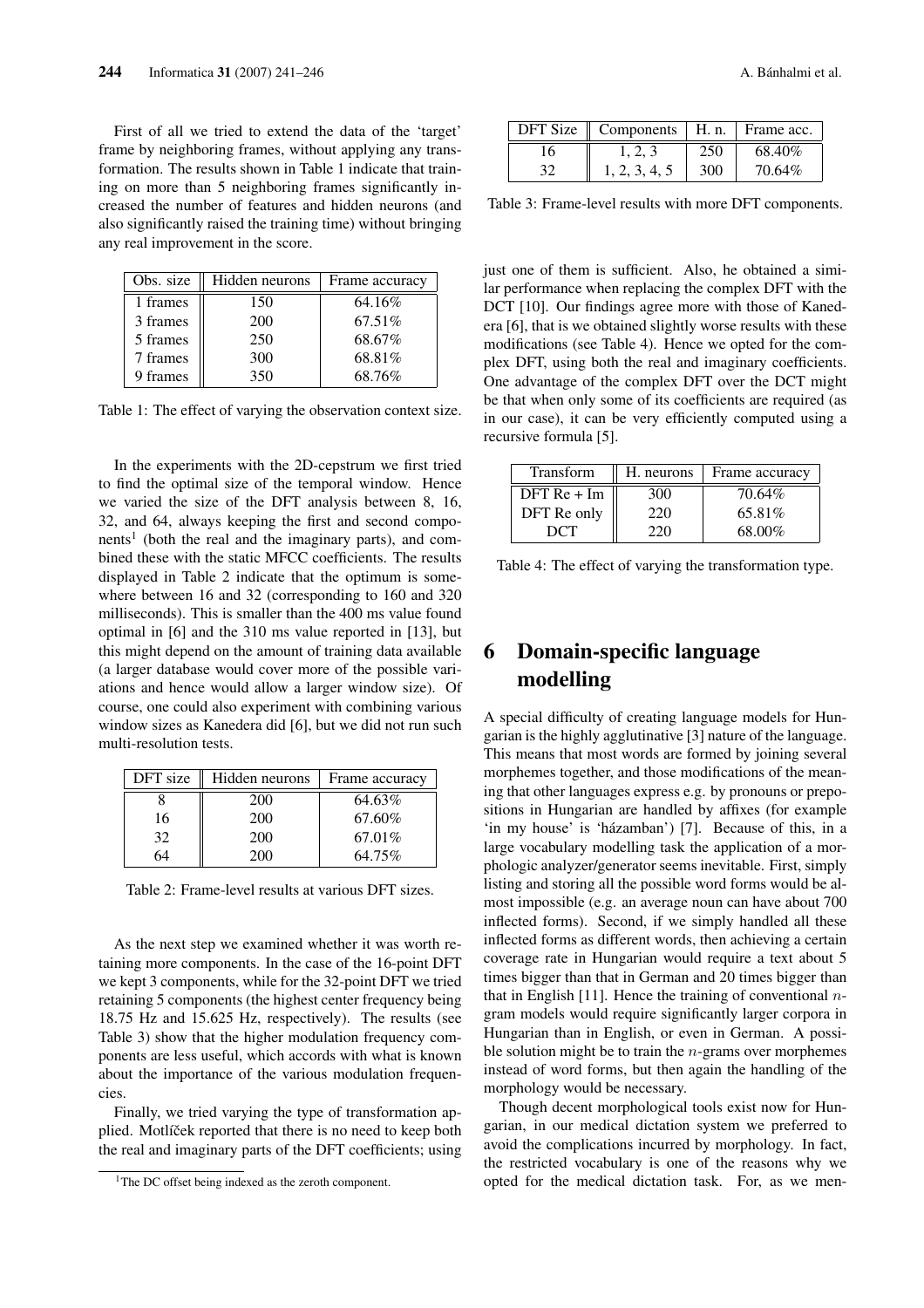

Figure 2: *Prefix tree for some Hungarian words with their MSD code. At the branches of the tree the grammar model can generate the probability of a word based on the word* n*-gram and also based on the class* n*-gram.*

tioned earlier, the thyroid gland medical reports contain only about 2500 different word forms. Although these many words could be easily managed even by a simple list ('linear lexicon'), we organized the words into a lexical tree where the common prefixes of the lexical entries are shared. Apart from storage reduction advantages, this representation also speeds up decoding, as it eliminates redundant acoustic evaluations [4]. A prefix tree representation is probably far more useful for agglutinative languages than for English because of the many inflected forms of the same stem.

The limited size of the vocabulary and the highly restricted (i.e. low-perplexity) nature of the sentences used in the reports allowed us to create very efficient  $n$ -grams. Moreover, we did not really have to worry about out-ofvocabulary words, since we had all the reports from the previous six years, so the risk of encountering unknown words during usage seemed minimal. The system currently applies 3-grams by default, but it is able to 'back off' to smaller *n*-grams (in the worst case to a small  $\epsilon$ constant) when necessary. During the evaluation of the n-grams the system applies a language model lookahead technique. This means that the language model returns its scores as early as possible, not just at word endings. For this reason the lexical trees are stored in a factored form, so that when several words share a common prefix, the maximum of their probabilities is associated with that prefix [4]. These techniques allow a more efficient pruning of the search space.

Besides word  $n$ -grams we also experimented with constructing class  $n$ -grams. For this purpose the words were grouped into classes according to their parts-of-speech category. The words were categorized using the POS tagger software developed at our university [8]. This software associates one or more MSD (morpho-syntactic description) code with the words, and we constructed the class  $n$ -grams over these codes. With the help of the class  $n$ -grams the language model can be made more robust in those cases when the word  $n$ -gram encounters an unknown word, so it practically performs a kind of language model smoothing. In previous experiments we found that the application of the language model lookahead technique and class  $n$ grams brought about a 30% decrease in the word error rate when it was applied in combination with our HMM-based fast decoder [1]. Figure 2 shows an example of a prefix tree

storing four words, along with their MSD codes.

### 7 Experimental results and discussion

For testing purposes we recorded 20-20 medical reports from 2 male and 2 female speakers. The language model applied in the tests was constructed based on just 500 reports instead of all the 8546 we had collected. This subset contained almost all the sentence types that occur in the reports, so this restriction mostly reduced the dictionary by removing a lot of rarely occurring words (e.g. dates and disease names). Besides the HMM decoder we tested the HMM/ANN hybrid system in three configurations: the net being trained on one frame of data, on five neighboring frames, and on the best 2D-cepstrum feature set (static MFFC features plus 5 modulation components using a 32 point DFT with both *Re* and *Im* parts). The results are listed in Table 5 below. Comparing the first two lines, we see that when using the classic MFCC features the HMM and the HMM/ANN system performed quite similarly on the male speakers. For some reason, however, the HMM system did not like the set of female voices. The remaining rows of the table show that extending the net's input with an observation context – either by neighboring frames or by modulation features – brought only very modest improvements over the baseline results. We think the reason for this is that in the current arrangement the recognizer relies very strongly on the language model, thanks to the high predictability of the sentences. We suspect that the improvement in the acoustic modelling will be better seen in the scores when we apply the system to a linguistically less restricted domain. Pure phone recognition tests (i.e. recognition experiments with no language model support) that could verify this conjecture are just under development.

#### 8 Conclusions

This paper reported the current state of a Hungarian project for the automated dictation of medical reports. We described the acoustic and linguistic training data collected and the current state of development in both the acoustic and linguistic modelling areas. Recognition results were